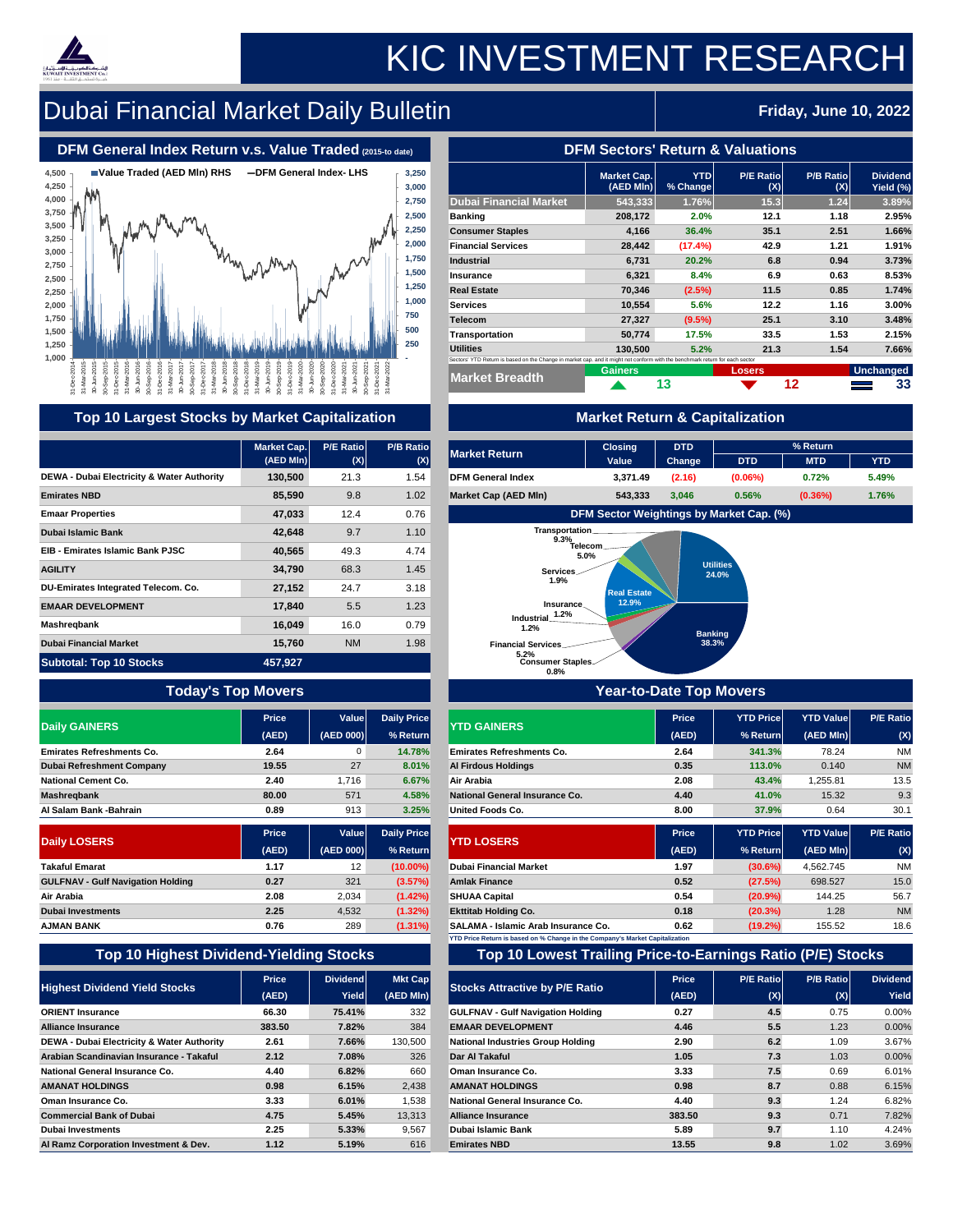

## KIC INVESTMENT RESEARCH

#### **Dubai Financial Market Daily Bulletin**

#### **Friday, June 10, 2022**

#### **Top 20 Companies By Market Capitalization- Returns & Valuations**

| <b>Company Code</b> | <b>Closing</b><br><b>Price (AED)</b> | <b>Market Cap</b><br>(AED MIn) | <b>Market Cap</b><br>(USD MIn) | <b>YTD Price %</b><br><b>Return</b> | <b>Trailing</b><br>P/E<br>Ratio (X) | P/B<br><b>Ratio</b><br>(X) | <b>Beta</b> |          | Dividend   1 Yr Capital | 52-Week<br><b>High</b><br>(AED) | 52-Week<br>Low<br>(AED) | % Above 52<br><b>Week Low</b> | % Below 52<br><b>Week High</b> |
|---------------------|--------------------------------------|--------------------------------|--------------------------------|-------------------------------------|-------------------------------------|----------------------------|-------------|----------|-------------------------|---------------------------------|-------------------------|-------------------------------|--------------------------------|
| <b>DEWA</b>         | 2.61                                 | 130,500                        | 35,519                         | 5.2%                                | 21.31                               | 1.54                       | <b>NA</b>   | 7.66%    | 3.1%                    | 3.05                            | 2.50                    | 4.4%                          | $(14.4\%)$                     |
| <b>EMIRATESNBD</b>  | 13.55                                | 85,590                         | 23,296                         | 0.0%                                | 9.83                                | 1.02                       | 0.93        | 3.69%    | 14.0%                   | 15.50                           | 12.60                   | 7.5%                          | (12.6%)                        |
| <b>EMAAR</b>        | 5.75                                 | 47,033                         | 12,802                         | 17.6%                               | 12.38                               | 0.76                       | 1.37        | 2.61%    | 75.3%                   | 6.47                            | 3.89                    | 47.8%                         | (11.1%)                        |
| <b>DIB</b>          | 5.89                                 | 42,648                         | 11,608                         | 9.5%                                | 9.71                                | 1.10                       | 0.97        | 4.24%    | 35.2%                   | 6.63                            | 4.72                    | 24.8%                         | (11.2%)                        |
| <b>EIB</b>          | 7.47                                 | 40,565                         | 11,041                         | 0.0%                                | 49.28                               | 4.74                       | <b>NA</b>   | 0.00%    | 0.0%                    | 7.47                            | 6.50                    | 14.9%                         | 0.0%                           |
| <b>AGILITY</b>      | 15.60                                | 34,790                         | 9,469                          | 15.6%                               | 68.31                               | 1.45                       | <b>NA</b>   | 1.45%    | 0.0%                    | 15.60                           | 7.50                    | 108.0%                        | 0.0%                           |
| <b>DU</b>           | 5.99                                 | 27,152                         | 7,390                          | (9.52%)                             | 24.67                               | 3.18                       | 0.52        | 3.51%    | 6.6%                    | 7.28                            | 5.85                    | 2.39%                         | (17.7%)                        |
| <b>EMAARDEV</b>     | 4.46                                 | 17,840                         | 4,856                          | 2.1%                                | 5.50                                | 1.23                       | 1.10        | $0.00\%$ | 25.0%                   | 5.27                            | 3.55                    | 25.6%                         | (15.4%)                        |
| <b>MASQ</b>         | 80.00                                | 16,049                         | 4,368                          | 0.6%                                | 16.01                               | 0.79                       | 0.10        | 1.25%    | 0.4%                    | 79.95                           | 53.10                   | 50.7%                         | 0.1%                           |
| <b>DFM</b>          | 1.97                                 | 15,760                         | 4,290                          | (30.6%)                             | <b>NM</b>                           | 1.98                       | 1.31        | $0.00\%$ | 80.4%                   | 3.05                            | 0.98                    | 101.0%                        | (35.4%)                        |
| <b>CBD</b>          | 4.75                                 | 13,313                         | 3,624                          | 9.2%                                | 10.11                               | 0.98                       | 0.07        | 5.45%    | 1.8%                    | 5.60                            | 3.96                    | 19.9%                         | (15.2%)                        |
| <b>AIRARABIA</b>    | 2.08                                 | 9,707                          | 2,642                          | 43.4%                               | 13.48                               | 1.60                       | 0.65        | 4.09%    | 42.1%                   | 2.24                            | 1.31                    | 58.8%                         | $(7.1\%)$                      |
| <b>DIC</b>          | 2.25                                 | 9,567                          | 2,604                          | 16.6%                               | 15.44                               | 0.79                       | 1.19        | 5.33%    | 45.4%                   | 2.64                            | 1.63                    | 38.0%                         | (14.8%)                        |
| <b>TABREED</b>      | 2.78                                 | 7,910                          | 2,153                          | 12.6%                               | 13.52                               | 1.38                       | 0.71        | 2.11%    | 9.6%                    | 2.92                            | 2.27                    | 22.5%                         | $(4.8\%)$                      |
| <b>ARMX</b>         | 4.10                                 | 6,003                          | 1,634                          | 0.0%                                | 26.62                               | 2.24                       | 0.60        | 3.17%    | 61.9%                   | 4.77                            | 3.50                    | 17.1%                         | $(14.0\%)$                     |
| <b>NIND</b>         | 2.90                                 | 5,870                          | 1,598                          | 22.3%                               | 6.24                                | 1.09                       | 0.08        | 3.67%    | 0.0%                    | 3.47                            | 2.03                    | 42.9%                         | (16.4%)                        |
| <b>GFH</b>          | 1.12                                 | 4,293                          | 1,168                          | (4.5%)                              | 13.88                               | 1.21                       | 1.06        | 3.85%    | 150.0%                  | 1.34                            | 0.66                    | 71.0%                         | (16.4%)                        |
| <b>AMANAT</b>       | 0.98                                 | 2,438                          | 663                            | (15.2%)                             | 8.68                                | 0.88                       | 0.53        | 6.15%    | 51.9%                   | 1.27                            | 0.92                    | 6.0%                          | (23.2%)                        |
| <b>DEYAAR</b>       | 0.41                                 | 2,352                          | 640                            | $(16.1\%)$                          | 46.29                               | 0.54                       | 1.23        | $0.00\%$ | 139.3%                  | 0.55                            | 0.28                    | 43.8%                         | (26.4%)                        |
| <b>SALAM_BH</b>     | 0.89                                 | 2,216                          | 603                            | (2.6%)                              | 10.71                               | 0.77                       | 0.88        | 3.98%    | 20.9%                   | 1.05                            | 0.62                    | 42.9%                         | (15.3%)                        |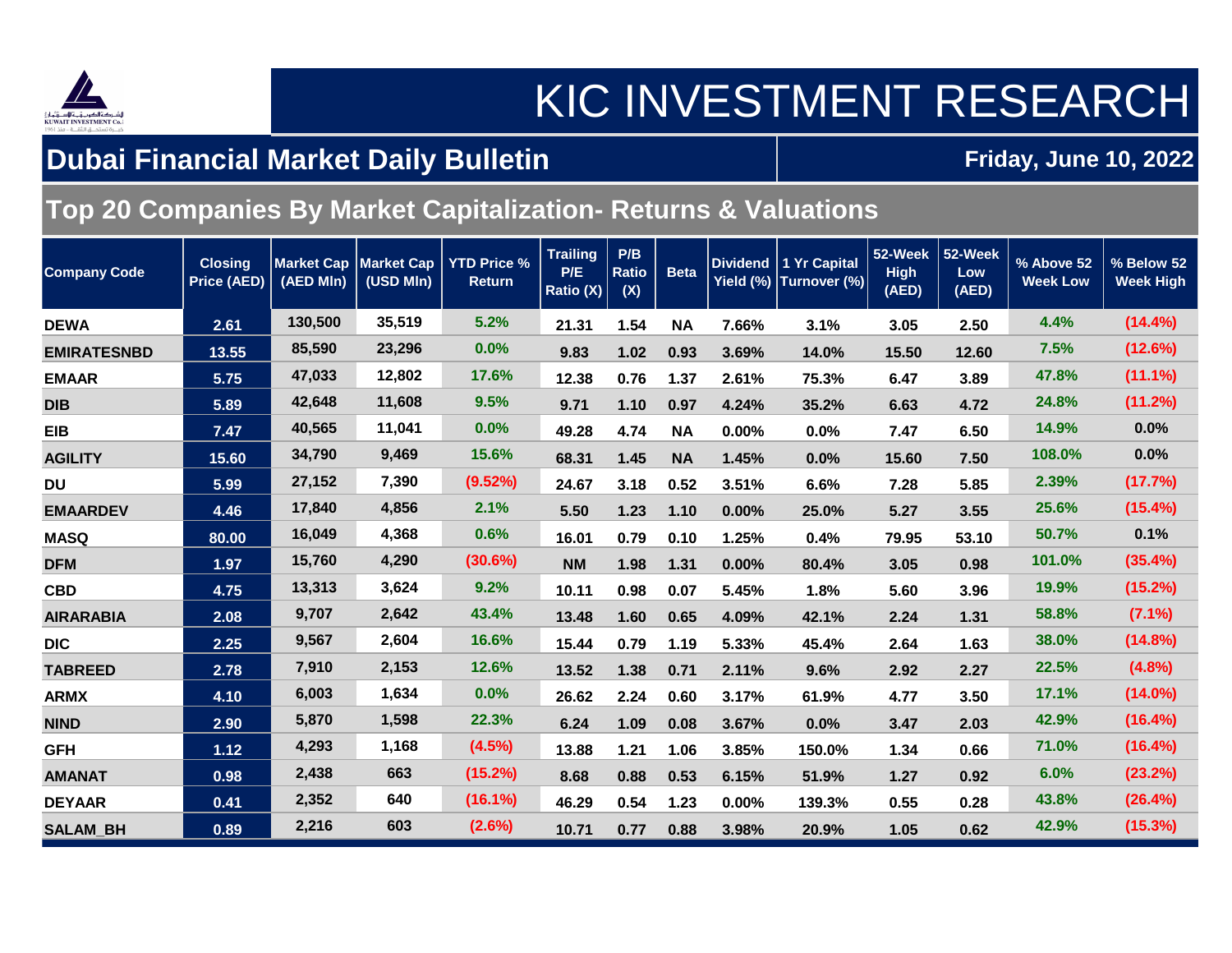

## Dubai Financial Market Daily Bulletin

| Company Name                                                   | <b>Ticker</b>      | <b>Closing</b><br><b>Price</b><br>(AED) | DTD Price<br>$%$ Return | <b>YTD</b><br>Price %<br><b>Return</b> | <b>Capital</b><br><b>Turnover</b><br>since 2020 | <b>Today Value</b><br><b>Traded (AED)</b> | <b>Current Market</b><br>Cap. $(000$ AED) | <b>Current Market</b><br>Cap ('000 USD) | Market<br><b>Weight</b> | Sector<br><b>Weight</b> | <b>P/E Ratio</b><br>(X) | Trailing P/B Ratio<br>(X) | <b>Dividend</b><br>Yield | $52$ -Week<br>High<br>(AED) | 52-Week<br>Low<br>(AED) | <b>ROE</b>  |
|----------------------------------------------------------------|--------------------|-----------------------------------------|-------------------------|----------------------------------------|-------------------------------------------------|-------------------------------------------|-------------------------------------------|-----------------------------------------|-------------------------|-------------------------|-------------------------|---------------------------|--------------------------|-----------------------------|-------------------------|-------------|
| <b>AJMANBANK - AJMAN BANK PJSC</b>                             | <b>AJMANBANK</b>   | 0.76                                    | $(1.31\%)$              | $(8.4\%)$                              | 53.8%                                           | 288,704                                   | 1,585,500                                 | 431,541                                 | 0.3%                    | 0.8%                    | 13.6                    | 0.60                      | $0.00\%$                 | 0.87                        | 0.64                    | 4.4%        |
| <b>ALSALAMSUDAN - AL SALAM Sudan</b>                           | ALSALAMSUDAN       | 1.40                                    | 2.94%                   | (17.2%)                                | 13%                                             | 15                                        | 169,785                                   | 46,212                                  | 0.0%                    | 0.1%                    | 4.1                     | 1.46                      | $0.00\%$                 | 1.80                        | 1.26                    | 35.8%       |
| AMLAK - Amlak Finance P.J.S.C                                  | <b>AMLAK</b>       | 0.52                                    | (0.76%)                 | (27.5%)                                | 158.6%                                          | 391,246                                   | 786,000                                   | 213,933                                 | 0.1%                    | 0.4%                    | 15.0                    | 0.66                      | $0.00\%$                 | 1.05                        | 0.23                    | 4.4%        |
| - Commercial Bank of Dubai P.S.C.<br>$=$ CBD -                 | <b>CBD</b>         | 4.75                                    | $0.00\%$                | 9.2%                                   | 2%                                              | $\mathbf 0$                               | 13,312,986                                | 3,623,529                               | 2.5%                    | 6.4%                    | 10.1                    | 0.98                      | 5.45%                    | 5.60                        | 3.96                    | 9.7%        |
| DIB - Dubai Islamic Bank                                       | <b>DIB</b>         | 5.89                                    | (0.17%)                 | 9.5%                                   | 35.2%                                           | 6,601,675                                 | 42,647,984                                | 11,607,928                              | 7.8%                    | 20.5%                   | 9.7                     | 1.10                      | 4.24%                    | 6.63                        | 4.72                    | 11.3%       |
| $=$ EIB - Emirates Islamic Bank PJSC                           | <b>EIB</b>         | 7.47                                    | $0.00\%$                | 0.0%                                   | $0\%$                                           | $\bf{0}$                                  | 40,565,252                                | 11,041,050                              | 7.5%                    | 19.5%                   | 49.3                    | 4.74                      | $0.00\%$                 | 7.47                        | 6.50                    | 9.6%        |
| $=$ EIBANK - Emirates Investment Bank PJSC                     | <b>EIBANK</b>      | 524.00                                  | $0.00\%$                | 31.0%                                  | 0.1%                                            | $\mathbf{0}$                              | 366,800                                   | 99,836                                  | 0.1%                    | 0.2%                    | 12.0                    | 0.76                      | $0.00\%$                 | 524.00                      | 457.00                  | 6.4%        |
| $=$ EMIRATESNBD - Emirates NBD PJSC                            | <b>EMIRATESNBD</b> | 13.55                                   | $0.00\%$                | $0.0\%$                                | 14%                                             | 17,570,418                                | 85,589,906                                | 23,295,861                              | 15.8%                   | 41.1%                   | 9.8                     | 1.02                      | 3.69%                    | 15.50                       |                         | 12.60 10.4% |
| - GFH Financial Group B.S.C.<br>$=$ GFH                        | <b>GFH</b>         | 1.12                                    | $0.00\%$                | (4.5%)                                 | 150%                                            | 2,963,242                                 | 4,292,505                                 | 1,168,334                               | 0.8%                    | 2.1%                    | 13.9                    | 1.21                      | 3.85%                    | 1.34                        | 0.66                    | 8.7%        |
| <b>V</b> ITHMR - Ithmaar Holding B.S.C                         | <b>ITHMR</b>       | 0.20                                    | $(1.02\%)$              | $(14.8\%)$                             | 75%                                             | 147,393                                   | 590,997                                   | 160,858                                 | 0.1%                    | 0.3%                    | 4.2                     | 4.26                      | $0.00\%$                 | 0.29                        |                         | 0.15 102.2% |
| <b>MASQ - Mashregbank PSc</b>                                  | <b>MASQ</b>        | 80.00                                   | 4.58%                   | 0.6%                                   | 0.4%                                            | 570,720                                   | 16,048,786                                | 4,368,159                               | 3.0%                    | 7.7%                    | 16.0                    | 0.79                      | 1.25%                    | 79.95                       | 53.10                   | $5.0\%$     |
| <b>SALAM_BAH - AI Salam Bank B.S.C</b>                         | <b>SALAM_BH</b>    | 0.89                                    | 3.25%                   | $(2.6\%)$                              | 21%                                             | 913,417                                   | 2,215,668                                 | 603,060                                 | 0.4%                    | 1.1%                    | 10.7                    | 0.77                      | 3.98%                    | 1.05                        | 0.62                    | 7.2%        |
| <b>A</b> Banking                                               |                    |                                         | 0.3%                    | 2.0%                                   |                                                 | 29,446,830                                | 208, 172, 171                             | 56,660,301                              | 38.3%                   | 100.0%                  | 12.1                    | 1.18                      | 2.95%                    |                             |                         | 9.8%        |
| DRC - Dubai Refreshment Company P.J.S.C.                       | <b>DRC</b>         | 19.55                                   | $8.01\%$                | 26.1%                                  | 0.8%                                            | 27,223                                    | 1,759,500                                 | 478,901                                 | 0.3%                    | 42.2%                   | 19.0                    | 1.87                      | 3.58%                    | 19.50                       | 13.95                   | $9.8\%$     |
| <b>ERC - Emirates Refreshments Company</b>                     | <b>ERC</b>         | 2.64                                    | 14.78%                  | 341.3%                                 | 6%                                              | 264                                       | 871,200                                   | 237,123                                 | 0.2%                    | 20.9%                   | <b>NM</b>               | 2.71                      | $0.00\%$                 | 2.58                        | 2.30                    | 0.6%        |
| $=$ GULFA-INVEST - Gulfa General Investments Company           | <b>GULFA</b>       | 21.90                                   | $0.00\%$                | 0.0%                                   | 30.8%                                           | $\bf{0}$                                  | 876,000                                   | 238,430                                 | 0.2%                    | 21.0%                   | <b>NM</b>               | 15.95                     | $0.00\%$                 | 21.90                       |                         | 21.60 10.4% |
| $=$ MARKA - Marka PJSC                                         | <b>MARKA</b>       | 0.28                                    | $0.00\%$                | 0.0%                                   | $0\%$                                           | $\mathbf{0}$                              | 137,500                                   | 37,425                                  | 0.0%                    | 3.3%                    | <b>NM</b>               | <b>NM</b>                 | $0.00\%$                 | $\blacksquare$              |                         | <b>NM</b>   |
| $=$ UFC - United Foods Company (PSC)                           | <b>UFC</b>         | 8.00                                    | $0.00\%$                | 37.9%                                  | 1.2%                                            | $\bf{0}$                                  | 242,000                                   | 65,868                                  | $0.0\%$                 | 5.8%                    | 30.1                    | 0.80                      | 2.50%                    | 8.05                        | 5.05                    | 2.7%        |
| $=$ UNIKAI - UNIKAI FOODS P.J.S.C.                             | <b>UNIKAI</b>      | 8.65                                    | $0.00\%$                | 2.5%                                   | 0.0%                                            | $\mathbf{0}$                              | 279,979                                   | 76,205                                  | 0.1%                    | 6.7%                    | 26.4                    | 7.52                      | $0.00\%$                 | 8.74                        | 7.60                    | 28.5%       |
| ▲ Consumer Staples                                             |                    |                                         | 6.2%                    | 36.4%                                  |                                                 | 27,487                                    | 4,166,179                                 | 1,133,951                               | 0.8%                    | $100.0\%$               | 35.1                    | 2.51                      | 1.66%                    |                             |                         | 7.2%        |
| $=$ ALMADINA - Almadina for Finance and Investment Company     | <b>ALMADINA</b>    | 0.22                                    | $0.00\%$                | $0.0\%$                                | 5%                                              | $\bf{0}$                                  | 88,740                                    | 24,153                                  | $0.0\%$                 | 0.3%                    | <b>NM</b>               | 0.48                      | $0.00\%$                 |                             |                         | <b>NM</b>   |
| $=$ ALRAMZ - AI Ramz Corporation Investment and Development PJ | <b>ALRAMZ</b>      | 1.12                                    | $0.00\%$                | $(13.8\%)$                             | 23%                                             | $\mathbf{0}$                              | 615,906                                   | 167,637                                 | 0.1%                    | 2.2%                    | 11.3                    | 1.29                      | 5.19%                    | 1.30                        | 0.64                    | 11.5%       |
| = ALSALAMKW - Al Salam Group Holding                           | <b>ALSALAMKW</b>   | 0.37                                    | $0.00\%$                | $0.0\%$                                | 32.8%                                           | $\boldsymbol{0}$                          | 99,767                                    | 27,155                                  | 0.0%                    | 0.4%                    | <b>NM</b>               | 0.36                      | $0.00\%$                 | 0.43                        | 0.27                    | <b>NM</b>   |
| DFM - Dubai Financial Market PJSC                              | <b>DFM</b>         | 1.97                                    | $(0.51\%)$              | $(30.6\%)$                             | 80%                                             | 8,622,929                                 | 15,760,000                                | 4,289,557                               | 2.9%                    | 55.4%                   | <b>NM</b>               | 1.98                      | $0.00\%$                 | 3.05                        | 0.98                    | 1.3%        |
| DIC - Dubai Investments PJSC                                   | <b>DIC</b>         | 2.25                                    | (1.32%)                 | 16.6%                                  | 45%                                             | 4,531,807                                 | 9,567,044                                 | 2,603,958                               | 1.8%                    | 33.6%                   | 15.4                    | 0.79                      | 5.33%                    | 2.64                        | 1.63                    | 5.1%        |
| = EKTTITAB - Ekttitab Holding Company K.S.C.C                  | <b>EKTTITAB</b>    | 0.18                                    | $0.00\%$                | (20.3%)                                | 52%                                             | $\mathbf 0$                               | 56,396                                    | 15,350                                  | $0.0\%$                 | 0.2%                    | <b>NM</b>               | 0.47                      | $0.00\%$                 | 0.30                        | 0.18                    | <b>NM</b>   |
| = GGICO - Gulf General Investments Company                     | <b>GGICO</b>       | 0.12                                    | $0.00\%$                | $0.0\%$                                | $0\%$                                           | $\mathbf{0}$                              | 213,169                                   | 58,020                                  | 0.0%                    | 0.7%                    | <b>NM</b>               | 1.18                      | $0.00\%$                 |                             | $\blacksquare$          | <b>NM</b>   |
| $=$ IFA - International Financial Advisors K.S.C.C.            | <b>IFA</b>         | 2.50                                    | $0.00\%$                | 11.6%                                  | $1\%$                                           | $\mathbf 0$                               | 666,831                                   | 181,498                                 | 0.1%                    | 2.3%                    | <b>NM</b>               | 1.69                      | $0.00\%$                 | 2.50                        | 1.35                    | 1.9%        |
| <b>SHUAA - SHUAA Capital psc</b>                               | <b>SHUAA</b>       | 0.54                                    |                         | $0.37\%$ (20.9%)                       | 69.8%                                           | 8,537                                     | 1,374,360                                 | 374,073                                 | 0.3%                    | 4.8%                    | 56.7                    | 0.74                      | $0.00\%$                 | 0.83                        |                         | $0.50$ 1.3% |
| <b>V</b> Financial Services                                    |                    |                                         | (0.7%                   | $(17.4\%)$                             |                                                 | 13,163,273                                | 28,442,214                                | 7,741,402                               |                         | $5.2\%$ 100.0%          | 42.9                    | 1.21                      | 1.91%                    |                             |                         | 2.8%        |
| NCC - National Cement Company (P.S.C.)                         | <b>NCC</b>         | 2.40                                    | 6.67%                   | 7.1%                                   | 0.6%                                            | 1,716,264                                 | 861,120                                   | 234,380                                 | 0.2%                    | 12.8%                   | 17.6                    | 0.50                      | 4.17%                    | 2.40                        | 1.94                    | 2.8%        |
| = NIND - National Industries Group Holding (S.A.K.)            | <b>NIND</b>        | 2.90                                    | $0.00\%$                | 22.3%                                  | 0.0%                                            | $\mathbf{0}$                              | 5,869,517                                 | 1,597,565                               | 1.1%                    | 87.2%                   | 6.2                     | 1.09                      | 3.67%                    | 3.47                        | 2.03                    | 17.4%       |
| A Industrial                                                   |                    |                                         | 0.8%                    | 20.2%                                  |                                                 | 1,716,264                                 | 6,730,637                                 | 1,831,945                               |                         | $1.2\%$ 100.0%          | 6.8                     | 0.94                      | 3.73%                    |                             |                         | 13.9%       |

### Friday, June 10, 2022

# KIC INVESTMENT RESEARCH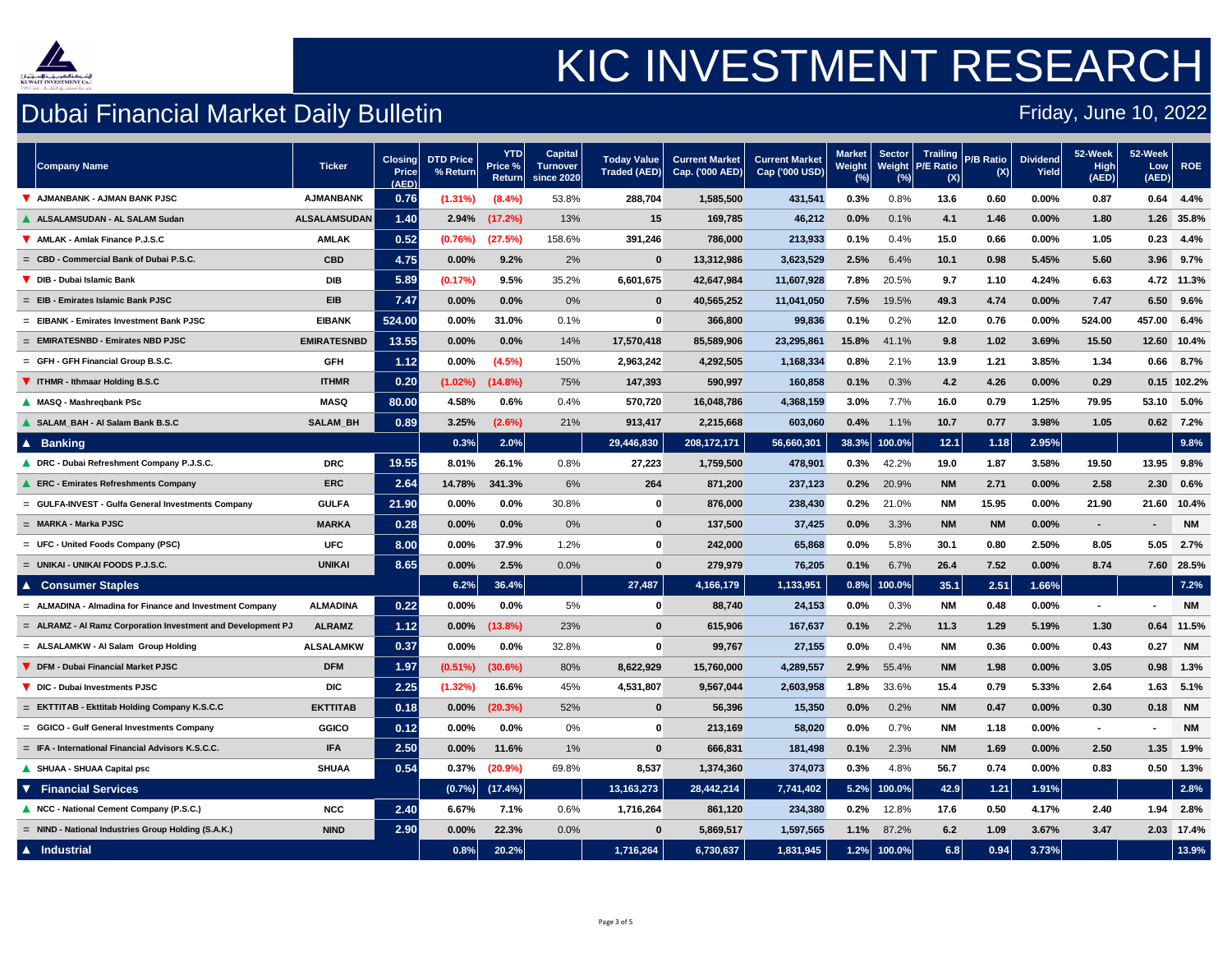

## Dubai Financial Market Daily Bulletin

### Friday, June 10, 2022

# KIC INVESTMENT RESEARCH

| <b>Ticker</b><br><b>Company Name</b>                                          | <b>Closing</b><br><b>Price</b><br>(AED) | DTD Price<br>$%$ Return | <b>YTD</b><br>Price %<br><b>Return</b> | <b>Capital</b><br><b>Turnover</b><br>since 2020 | <b>Today Value</b> | <b>Current Market</b><br>Traded (AED) Cap. ('000 AED) | <b>Current Market</b><br>Cap ('000 USD) | <b>Market</b><br>Weight $\mid$ | <b>Sector</b><br><b>Weight</b> | <b>Trailing</b><br><b>P/E Ratio</b><br>(X) | <b>P/B Ratio</b><br>(X) | <b>Dividend</b><br><b>Yield</b> | $52$ -Week<br>High<br>(AED) | 52-Week<br>Low<br>(AED) | <b>ROE</b> |
|-------------------------------------------------------------------------------|-----------------------------------------|-------------------------|----------------------------------------|-------------------------------------------------|--------------------|-------------------------------------------------------|-----------------------------------------|--------------------------------|--------------------------------|--------------------------------------------|-------------------------|---------------------------------|-----------------------------|-------------------------|------------|
| <b>ALLIANCE</b><br>= ALLIANCE - Alliance Insurance                            | 383.50                                  | $0.00\%$                | $0.0\%$                                | 0.0%                                            |                    | 383,500                                               | 104,381                                 | 0.1%                           | 6.1%                           | 9.3                                        | 0.71                    | 7.82%                           | $\blacksquare$              |                         | 7.6%       |
| <b>AMAN</b><br>- Dubai Islamic Insurance and Reinsurance Co.<br>$=$ AMAN      | 0.97                                    | $0.00\%$                | $(12.1\%)$                             | 157%                                            | $\mathbf 0$        | 218,300                                               | 59,417                                  | 0.0%                           | 3.5%                           | 17.8                                       | 2.52                    | $0.00\%$                        | 1.23                        | 0.88                    | 14.2%      |
| <b>ASCANA</b><br>$=$ ASCANA - Arabian Scandinavian Insurance - Takaful        | 2.12                                    | $0.00\%$                | 18.4%                                  | 6.2%                                            | $\mathbf{0}$       | 326,480                                               | 88,861                                  | 0.1%                           | 5.2%                           | 50.7                                       | 1.05                    | 7.08%                           | 2.12                        | 1.63                    | 2.1%       |
| <b>ASNIC</b><br>= ASNIC - Al Sagr National Insurance Company                  | 0.73                                    | $0.00\%$                | 0.0%                                   | 0.0%                                            | $\mathbf{0}$       | 167,670                                               | 45,636                                  | $0.0\%$                        | 2.7%                           | <b>NM</b>                                  | 0.66                    | $0.00\%$                        | 0.90                        | 0.73                    | <b>NM</b>  |
| <b>DARTAKAFUL</b><br><b>DARTAKAFUL - Dar Al Takaful</b>                       | 1.05                                    | $1.94\%$                | $(16.0\%)$                             | 51%                                             | 7,357,428          | 157,500                                               | 42,868                                  | 0.0%                           | 2.5%                           | 7.3                                        | 1.03                    | $0.00\%$                        | 1.68                        | 0.95                    | 14.2%      |
| <b>DIN</b><br>$=$ DIN - Dubai Insurance Co, PSC                               | 7.75                                    | $0.00\%$                | $0.0\%$                                | 4.4%                                            | $\mathbf{0}$       | 775,000                                               | 210,940                                 | 0.1%                           | 12.3%                          | 10.1                                       | 1.23                    | 5.16%                           | 8.33                        | 6.90                    | 12.2%      |
| <b>DNIR</b><br><b>Dubai National Insurance &amp; Reinsurance</b><br>$=$ DNIR  | 7.30                                    | $0.00\%$                | 21.7%                                  | 10.3%                                           | $\mathbf{0}$       | 843,150                                               | 229,489                                 | 0.2%                           | 13.3%                          | 14.9                                       | 1.24                    | 4.11%                           | 7.50                        | 3.80                    | 8.3%       |
| <b>NGI</b><br>= NGI - National General Insurance Company P.J.S.C              | 4.40                                    | $0.00\%$                | 41.0%                                  | 3.8%                                            | $\mathbf{0}$       | 659,798                                               | 179,584                                 | 0.1%                           | 10.4%                          | 9.3                                        | 1.24                    | 6.82%                           | 4.80                        | 2.80                    | 13.3%      |
| <b>OIC</b><br>$=$ OIC - Oman Insurance Company (P.S.C.)                       | 3.33                                    | $0.00\%$                | 28.1%                                  | 1.6%                                            | $\mathbf{0}$       | 1,538,034                                             | 418,622                                 | 0.3%                           | 24.3%                          | 7.5                                        | 0.69                    | 6.01%                           | 3.33                        | 2.30                    | 9.3%       |
| <b>ORIENT</b><br>= ORIENT - ORIENT Insurance PJSC                             | 66.30                                   | $0.00\%$                | 0.0%                                   | 0.0%                                            | $\boldsymbol{0}$   | 331,500                                               | 90,228                                  | 0.1%                           | 5.2%                           | 0.7                                        | 0.09                    | 75.41%                          | $\sim$                      | $\sim$                  | 12.3%      |
| <b>SALAMA</b><br><b>SALAMA - Islamic Arab Insurance Company</b>               | 0.62                                    | 2.67%                   | $(19.2\%)$                             | 106%                                            | 504,324            | 744,150                                               | 202,543                                 | 0.1%                           | 11.8%                          | 18.6                                       | 0.97                    | 3.19%                           | 0.87                        | 0.56                    | 5.2%       |
| <b>TAKAFUL-EM</b><br><b>V</b> TAKAFUL-EM - Takaful Emarat (PSC)               | 1.17                                    | $(10.00\%)$             | (1.7%)                                 | 12%                                             | 11,700             | 175,500                                               | 47,768                                  | 0.0%                           | 2.8%                           | <b>NM</b>                                  | 1.43                    | $0.00\%$                        | 1.74                        | 1.06                    | <b>NM</b>  |
| <b>A</b> Insurance                                                            |                                         | $0.0\%$                 | 8.4%                                   |                                                 | 7,873,452          | 6,320,583                                             | 1,720,336                               | 1.2%                           | $ 100.0\% $                    | 6.9                                        | 0.63                    | 8.53%                           |                             |                         | 9.2%       |
| <b>ARTC</b><br>$=$ ARTC - Arabtec Holding PJSC                                | 0.53                                    | $0.00\%$                | 0.0%                                   | $0\%$                                           |                    | 795,000                                               | 216,383                                 | 0.1%                           | 1.1%                           | <b>NM</b>                                  | <b>NM</b>               | $0.00\%$                        | $\blacksquare$              |                         | <b>NM</b>  |
| <b>DEYAAR</b><br>= DEYAAR - Deyaar Development PJSC                           | [0.41]                                  | $0.00\%$                | $(16.1\%)$                             | 139%                                            |                    | 2,351,646                                             | 640,071                                 | 0.4%                           | 3.3%                           | 46.3                                       | 0.54                    | $0.00\%$                        | 0.55                        | 0.28                    | 1.2%       |
| $=$ DSI-Drake & Scull International P.J.S.C<br><b>DSI</b>                     | 0.37                                    | $0.00\%$                | 0.0%                                   | $0\%$                                           | $\mathbf{0}$       | 396,265                                               | 107,856                                 | 0.1%                           | 0.6%                           | <b>NM</b>                                  | <b>NM</b>               | $0.00\%$                        | $\blacksquare$              | $\blacksquare$          | <b>NM</b>  |
| <b>EMAAR</b><br><b>EMAAR - Emaar Properties PJSC</b>                          | 5.75                                    | $(0.69\%)$              | 17.6%                                  | 75.3%                                           | 28,125,875         | 47,033,499                                            | 12,801,578                              | 8.7%                           | 66.9%                          | 12.4                                       | 0.76                    | 2.61%                           | 6.47                        | 3.89                    | 6.2%       |
| <b>EMAARDEV</b><br><b>EMAARDEV - EMAAR DEVELOPMENT PJSC</b>                   | 4.46                                    | $(0.89\%)$              | 2.1%                                   | 25.0%                                           | 2,216,235          | 17,840,000                                            | 4,855,691                               | 3.3%                           | 25.4%                          | 5.5                                        | 1.23                    | $0.00\%$                        | 5.27                        | 3.55                    | 22.4%      |
| <b>MAZAYA</b><br>= MAZAYA - Al Mazaya Holding Company                         | 1.17                                    | $0.00\%$                | 0.0%                                   | 0.9%                                            | $\boldsymbol{0}$   | 805,286                                               | 219,183                                 | 0.1%                           | 1.1%                           | <b>NM</b>                                  | 1.09                    | $0.00\%$                        | 1.62                        | 1.02                    | 0.7%       |
| <b>UPP</b><br><b>UPP - Union Properties PJSC</b>                              | 0.26                                    | 0.77%                   | $(17.9\%)$                             | 232%                                            | 614,691            | 1,123,859                                             | 305,892                                 | 0.2%                           | 1.6%                           | <b>NM</b>                                  | 0.58                    | $0.00\%$                        | 0.42                        | 0.23                    | <b>NM</b>  |
| <b>▼ Real Estate</b>                                                          |                                         | (0.7%                   | (2.5%)                                 |                                                 | 30,956,801         | 70,345,556                                            | 19,146,653                              | 12.9%                          | $ 100.0\% $                    | 11.5                                       | 0.85                    | 1.74%                           |                             |                         | 7.4%       |
| <b>ALFIRDOUS</b><br>$=$ ALFIRDOUS - Al Firdous Holdings PJSC                  | 0.35                                    | $0.00\%$                | 113.0%                                 | 0.3%                                            | $\bf{0}$           | 207,000                                               | 56,341                                  | 0.0%                           | 2.0%                           | <b>NM</b>                                  | 0.37                    | $0.00\%$                        | 0.51                        | 0.13                    | <b>NM</b>  |
| <b>AMANAT</b><br><b>AMANAT - AMANAT HOLDINGS PJSC</b>                         | 0.98                                    | 0.72%                   | $(15.2\%)$                             | 51.9%                                           | 1,294,175          | 2,437,500                                             | 663,439                                 | 0.4%                           | 23.1%                          | 8.7                                        | 0.88                    | 6.15%                           | 1.27                        | 0.92                    | 10.1%      |
| <b>TABREED</b><br><b>A TABREED - National Central Cooling Co.</b>             | $\overline{.2.78}$                      | 0.72%                   | 12.6%                                  | 9.6%                                            | 77,574             | 7,909,854                                             | 2,152,904                               | 1.5%                           | 74.9%                          | 13.5                                       | 1.38                    | 2.11%                           | 2.92                        | 2.27                    | 10.2%      |
| A Services                                                                    |                                         | 0.7%                    | 5.6%                                   |                                                 | 1,371,749          | 10,554,354                                            | 2,872,684                               |                                | 1.9% 100.0%                    | 12.2                                       | 1.16                    | $3.00\%$                        |                             |                         | 9.5%       |
| <b>DU</b><br>DU - Emirates Integrated Telecommunications Company PJSC         | 5.99                                    | (0.83%)                 | (9.5%)                                 | 6.6%                                            | 355,419            | 27, 152, 107                                          | 7,390,260                               | 5.0%                           | 99.4%                          | 24.7                                       | 3.18                    | 3.51%                           | 7.28                        | 5.85                    | 12.9%      |
| <b>AAN</b><br>= AAN - Aan Digital Services Holding Co.                        | 0.20                                    | $0.00\%$                | $(2.0\%)$                              | 120.8%                                          | $\bf{0}$           | 174,468                                               | 47,487                                  | 0.0%                           | 0.6%                           | <b>NM</b>                                  | 0.64                    | $0.00\%$                        | 0.26                        | 0.15                    | <b>NM</b>  |
| V Telecom                                                                     |                                         | (0.82%)                 | (9.5%)                                 |                                                 | 355,419            | 27,326,575                                            | 7,437,747                               |                                | $5.0\%$ 100.0%                 | 25.1                                       | 3.10                    | 3.48%                           |                             |                         | 12.4%      |
| <b>AGILITY</b><br>$=$ AGLTY - Agility The Public Warehousing Company (K.S.C.) | 15.60                                   | $0.00\%$                | 15.6%                                  | 0.0%                                            | $\mathbf{0}$       | 34,789,672                                            | 9,469,053                               | 6.4%                           | 68.5%                          | 68.3                                       | 1.45                    | 1.45%                           | 15.60                       | 7.50                    | 2.1%       |
| AIRARABIA - Air Arabia PJSC<br><b>AIRARABIA</b>                               | 2.08                                    | (1.42%)                 | 43.4%                                  | 42.1%                                           | 2,034,297          | 9,706,736                                             | 2,641,979                               | 1.8%                           | 19.1%                          | 13.5                                       | 1.60                    | 4.09%                           | 2.24                        | $1.31$                  | 11.9%      |
| <b>ARMX - ARAMEX PJSC</b><br><b>ARMX</b>                                      | 4.10                                    | 0.99%                   | 0.0%                                   | 61.9%                                           | 6,583,576          | 6,002,810                                             | 1,633,845                               | 1.1%                           | 11.8%                          | 26.6                                       | 2.24                    | 3.17%                           | 4.77                        | 3.50                    | 8.4%       |
| <b>GULFNAV</b><br>GULFNAV - Gulf Navigation Holding PJSC                      | 0.27                                    | (3.57%)                 | (13.5%)                                | 225%                                            | 321,044            | 275,186                                               | 74,900                                  | 0.1%                           | 0.5%                           | 4.5                                        | 0.75                    | $0.00\%$                        | 0.36                        | 0.24                    | 16.5%      |
| <b>V</b> Transportation                                                       |                                         | $(0.2\%)$               | 17.5%                                  |                                                 | 8,938,917          | 50,774,404                                            | 13,819,777                              |                                | $9.3\%$ 100.0%                 | 33.5                                       | 1.53                    | 2.15%                           |                             |                         | 4.6%       |
| <b>DEWA</b><br>DEWA - Dubai Electricity & Water Authority PJSC                | 2.61                                    | 2.35%                   | 5.2%                                   | 3.1%                                            | 42,611,435         | 130,500,000                                           | 35,519,490                              |                                | <b>24.0%</b> 100.0%            | 21.3                                       | 1.54                    | 7.66%                           | 3.05                        | 2.50                    | 7.2%       |
| A Utilities                                                                   |                                         | 2.35%                   | 5.2%                                   |                                                 | 42,611,435         | 130,500,000                                           | 35,519,490                              |                                | $24.0\%$ 100.0%                | 21.3                                       | 1.54                    | 7.66%                           |                             |                         | 7.2%       |
| ▲ Dubai Financial Market                                                      |                                         | 0.56%                   | 1.8%                                   |                                                 | 136,461,627        | 543,332,671                                           | 147,884,286                             | $ 100.0\% $                    |                                | 15.3                                       | 1.24                    | 3.89%                           |                             |                         | 8.1%       |